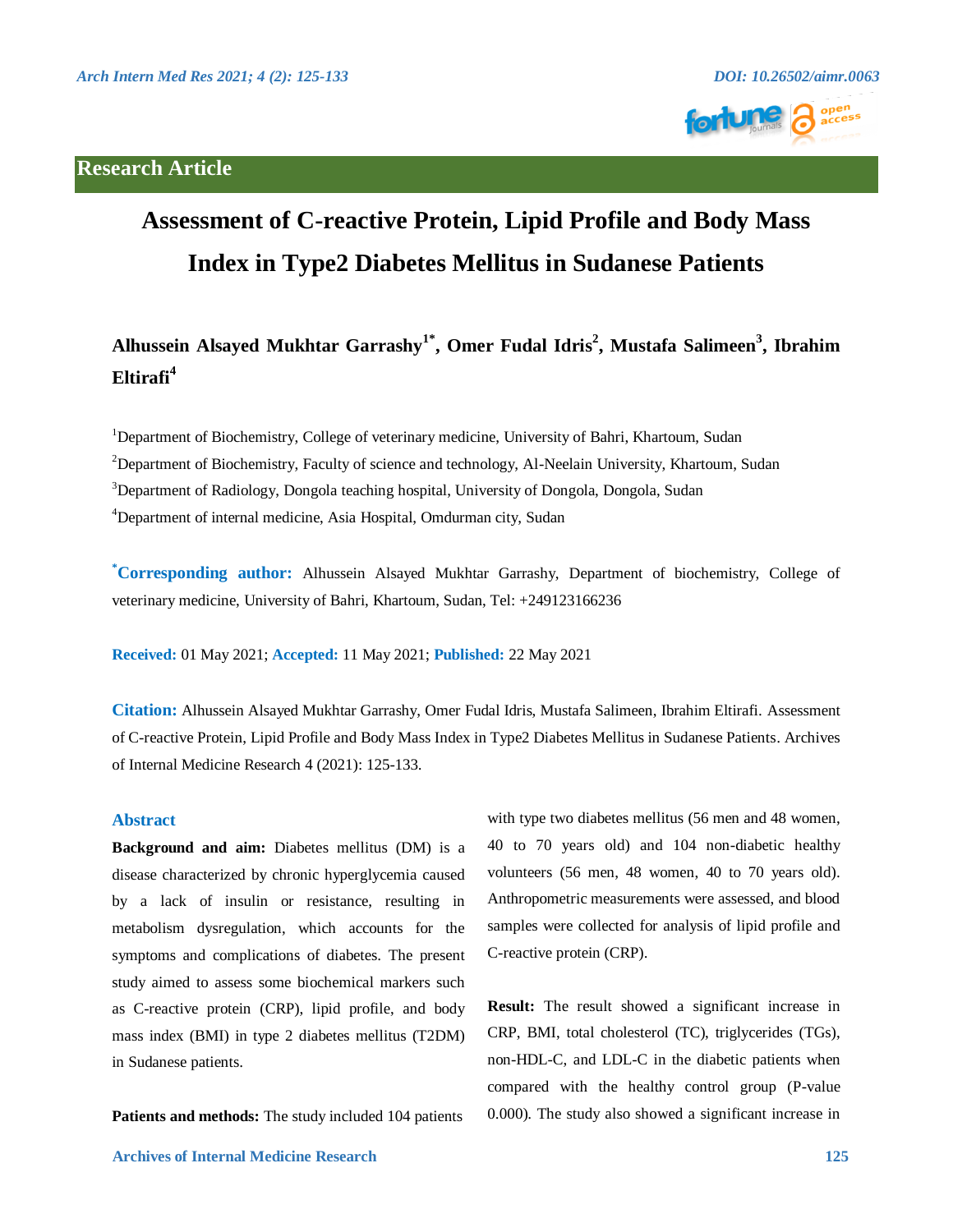BMI, CRP, TC, non-HDL-C, TGs, and LDL-C in female patients in comparison with male patients with (P-value 0.014, 0.037, 0.003, 0.026, 0.046, and 0.014 respectively). Moreover, the study showed that CRP had a positive correlation with TC, non-HDL-C, TGs, LDL-C, and BMI, with (P-value 0.001, 0.000, 0.000, 0.008, and 0.000 respectively).

**Conclusion:** The study finally concludes the coexistence of dyslipidemia, overweight, obesity, and inflammation in diabetes, in general, and with more frequent in female diabetes when compared with their male counterparts.

**Keywords:** Type 2 Diabetes Mellitus; Lipid Profile; C-Reactive Protein; Body Mass Index

# **1. Introduction**

Diabetes mellitus (DM) is a condition characterized by chronic hyperglycemia caused by a lack of or insulin resistance, resulting in dysregulation of carbohydrate, protein, and lipid metabolism, which accounts for the symptoms and complications of diabetes. Diabetes is expected to be the seventh leading cause of death by 2030, according to the World Health Organization [1]**.**  According to recent estimates, diabetes affects 1.4 million people in Sudan, with a prevalence of 7.7% and more than 25,000 diabetes-related deaths [2]**.** However, Type 2 diabetes mellitus (T2DM) is accounted for about 90% of all diabetes cases worldwide. There is a wellestablished correlation between diabetes and systemic inflammation, which may be reflected in circulating creactive protein (CRP) levels [3]. Hepatocytes synthesize and release C- reactive protein, which is regulated by cytokines such as IL-6, IL-1, and TNF-, which are formed by adipocytes CRP, a responsive physiological marker of subclinical systemic inflammation, has been linked to hyperglycemia, insulin resistance, and overt T2DM in studies [4]. Furthermore,

increased CRP levels have been identified in adult T2DM patients [5]. A recent study discovered a connection between CRP and the onset of T2DM. Obesity and hypertension were found to interact with each other in the older population  $($  > 50 years  $)$  [6].

Previous research has attempted to link blood glucose levels to lipid abnormalities in the serum [7]**.** Lipid abnormalities are common in diabetes mellitus since insulin deficiency or resistance affects key enzymes and pathways in lipid metabolism. Furthermore, study findings indicate that the rise in the prevalence of T2DM among the body composition components is primarily due to body fats [8]. According to a recent study [9]**,** hypercholesterolemia, hypertriglyceridemia, elevated LDL-C, and reduced HDL-C are all symptoms of dyslipidemia caused by diabetes. These results suggest that hyperlipidemia predominates over the higher prevalence of diabetic dyslipidemia. Furthermore, a recent cross-sectional study [10] found a high prevalence of obesity among diabetics, along with elevated levels of triglycerides, LDL-C, and CRP, implying that dyslipidemia and inflammation are coexisting in diabetes. Diabetics were 5.6 times more likely than non-diabetics to have elevated CRP levels, according to their results. They discovered that CRP levels had an important positive relationship with LDL-C and BMI (BMI). However, the relationship between certain biochemical markers and CRP in those patients is unclear. This study aimed to see whether there is a correlation between these biochemical markers, such as lipid profile, BMI, and C-reactive protein, and T2DM in Sudanese patients.

# **2. Materials and Methods**

# **2.1 Study population**

One hundred four patients with type two diabetes mellitus (56 men and 48 women, 40 to 70 years old) were randomly selected. The patients have no history of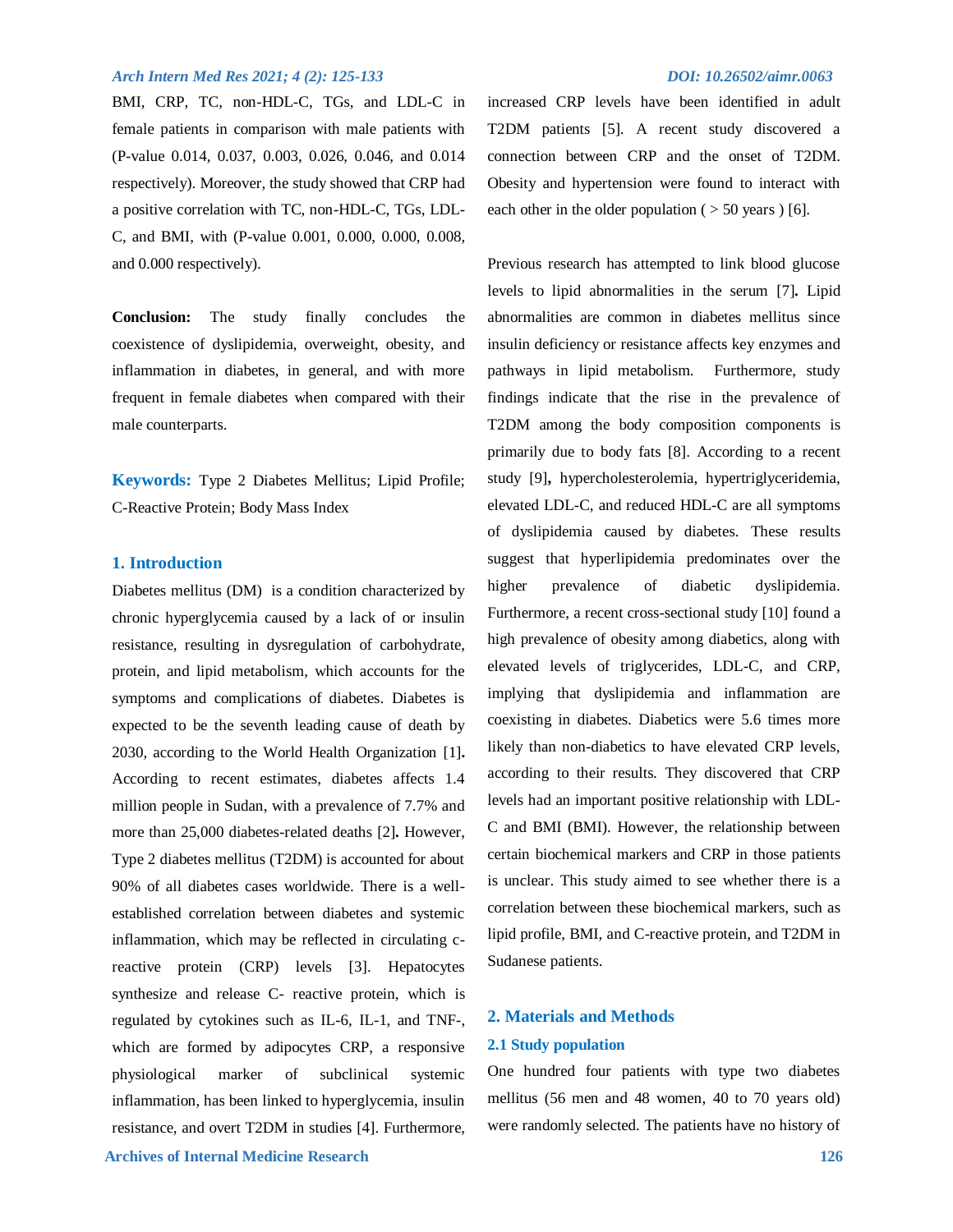coronary heart disease, liver dysfunction, renal dysfunction, cardiac valvular disease, heart failure, tumor, immune diseases. A total number of 104, healthy individuals (56 men, 48 women, 40 to 70 years old) were recruited to represent the control group, with no history of diabetes mellitus or other diseases.

# **2.2 Study design**

This study is an analytical case-control hospital-based study.

## **2.3 Ethical consideration**

Permission to carry out this research was obtained from health authorities, and blood sample collection was carried out under the full supervision of medical doctors. All subjects included in this study were fully informed about the aim of this study.

### **2.4 Reagents and devices**

Reagents and devices used in this study included: total cholesterol kits, high-density lipoprotein cholesterol kits, low-density lipoprotein kits, Triglycerides kits. COBAS INTEGRA: Cat. No. 20764930 322, C-Reactive Protein (Latex): System-ID 07 6493 0. A calibrated spectrophotometer (Awareness Technology, model No. 1904 plus, serial No 1904-5252), COBAS INTEGRA 700 analyzer, and a properly calibrated highquality electronic digital scale.

# **2.5 Biochemical measurements**

Biochemical measurements were carried out using standard methods according to the procedures recommended by the manufacturer. CRP was measured turbid-metrically. Serum total cholesterol, HDL-C, LDL-C, and triglycerides were determined by spectrophotometry using standard enzymatic methods. Non-HDL-C, obtained by subtracting HDL-C from the total cholesterol.

# **2.6 Measurement of body weight, height, and calculating BMI**

A proper calibrated of the high-quality electronic digital scale was used for measurement of both body weight (Kg) and height (cm). After collecting an individual's height and weight, the BMI was calculated as follow: B  $MI = Weight (Kg)/(Height in meters)^2$ .

# **2.7 Statistical methods**

Statistical package for social science (SPSS), was used for data analysis. The data were expressed as means  $\pm$ standard deviation. The one-way analysis of variance (ANOVA) was used to compare all parameters for the patient and control groups, and multiple comparisons were used to find the significance between the two groups.

# **3. Results**

Table (1) and Figure (1) represents the mean concentration of study parameters comparison in patients versus control, as fellow:

- 1 A significant increase in the mean concentration of total cholesterol in patients than controls, being  $209.83 \pm 44.23$  mg/dl and  $190.71 \pm 16.35$  mg/dl for patients and controls respectively, (P-value 0.000). A significant increase in the mean of triglycerides concentration over control value was also seen, being  $161.96 \pm 57.28$  mg/dl and 118.66 ± 25.91 mg/dl for patients and controls respectively, (P-value 0.000).
- 2 A significant decrease in patients means serum HDL-C concentration compared with the control value, being  $39.7 \pm 9.92$  mg/dl and  $44.44 \pm 5.00$ mg/dl for patients and controls respectively, (Pvalue 0.000), by contrast, a significant increase in the mean of concentration of non-HDL-C over control value was seen, being  $170.13 \pm 41.78$ mg/dl and  $146.27 \pm 17.58$  mg/dl for patients and controls respectively, (P-value 0.000).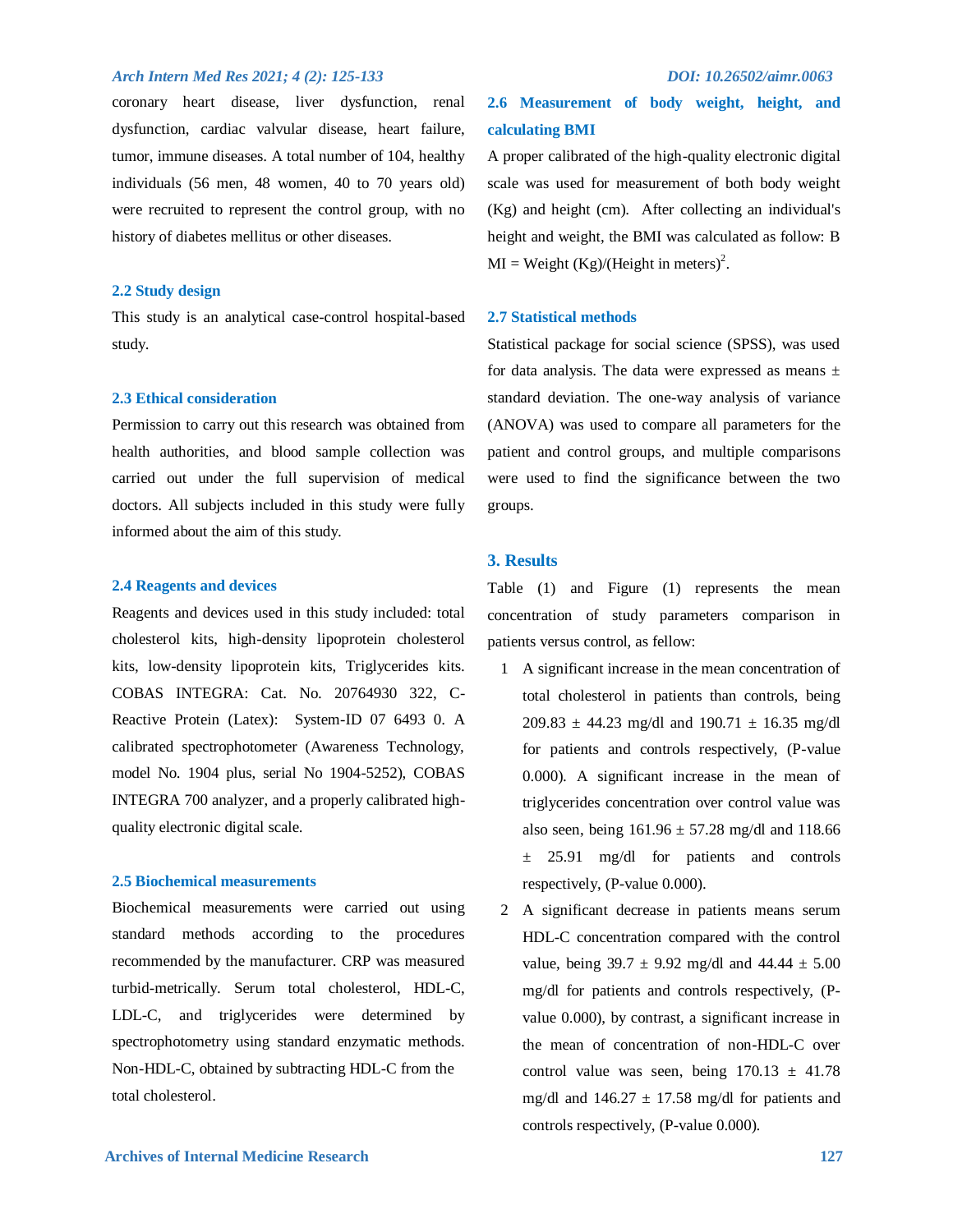- 3 A significant increase in the mean concentration of LDL-C in patients than controls, being  $137.71 \pm$ 36.73 mg/dl and  $122.47 \pm 16.19$  mg/dl for patients and controls, (P-value 0.000). Also, a significant increase in the mean of CRP concentration over the control value was seen, being  $7.38 \pm 4.08$ mg/dl and  $4.13 \pm 4.08$  mg/dl for patients and controls respectively, (P-value 0.000).
- 4 A significant increase in the mean of BMI over control value, being  $27.69 \pm 5.56$  and  $24.89 \pm 3.41$ for patients and controls respectively, (P-value 0.000).

Table (2) and Figure (2) show the values of variables in male and female patients. It revealed a significant increase in BMI, CRP, TC, HDL-C, non-HDL-C, TGs, and LDL-C in female patients compared with male patients. In which the mean concentration of total

cholesterol 198.9  $\pm$  39.4 mg/dl for males and 222.5  $\pm$ 46.5mg/dl for females (P-value 0.003) , and the mean concentration of HDL-C 37.1  $\pm$  9.6 mg/dl for males and  $42.7 \pm 9.5$  mg/dl for females (P-value 0.0280), and the mean concentration of non-HDL-C  $161.8 \pm 38.5$  mg/dl and 179.8  $\pm$  43.7 mg/dl for males and females respectively , (P-value 0.026) , and the mean concentration of LDL-C 131.1  $\pm$  34.3 mg/dl for males and  $145.5 \pm 38.3$  mg/dl for females (P-value 0.014). The mean concentration of CRP  $6.2 \pm 3.4$  mg/L and 8.7  $\pm$  4.5 mg/L for males and females respectively, (P-value 0.037). The mean value of BMI 26.5  $\pm$  5.1 for males and  $29.1 \pm 5.8$  for females (P-value 0.014). Table (3) represents a correlation between CRP and study variables. In which there was a highly significant correlation between CRP and BMI, TC, non-HDL-C, TGs, LDL-C.

| <b>Variables</b>         | Cases (Mean $\pm$ SD) N=104 | Control (Mean $\pm$ SD) N=104 | P-value |
|--------------------------|-----------------------------|-------------------------------|---------|
| <b>BMI</b>               | $27.69 \pm 5.56$            | $24.89 \pm 3.41$              | 0.000   |
| $CRP$ (mg/L)             | $7.38 \pm 4.08$             | $4.13 \pm 4.08$               | 0.000   |
| Total Cholesterol (mg/d) | $209.83 + 44.23$            | $190.71 \pm 16.35$            | 0.000   |
| $HDL$ (mg/dl)            | $39.70 \pm 9.92$            | $44.44 \pm 5.00$              | 0.000   |
| $NON-HDL$ (mg/dl)        | $170.13 \pm 41.78$          | $146.27 \pm 17.58$            | 0.000   |
| Triglycerides (mg/dl)    | $161.96 \pm 57.28$          | $118.66 \pm 25.91$            | 0.000   |
| $LDL$ (mg/dl)            | $137.71 \pm 36.73$          | $122.47 \pm 16.19$            | 0.000   |

**Table 1:** Mean concentration of study parameters comparison in cases versus control group.

| <b>Parameters</b>        | Patients Male (Mean $\pm$ SD) | Patients female (Mean $\pm$ SD) | P-value |
|--------------------------|-------------------------------|---------------------------------|---------|
| <b>BMI</b>               | $26.5 \pm 5.1$                | $29.1 \pm 5.8$                  | 0.014   |
| $CRP$ (mg/L)             | $6.2 \pm 3.4$                 | $8.7 \pm 4.5$                   | 0.037   |
| Total Cholesterol (mg/d) | $198.9 \pm 39.4$              | $222.5 \pm 46.5$                | 0.003   |
| $HDL$ (mg/dl)            | $37.1 \pm 9.6$                | $42.7 \pm 9.5$                  | 0.028   |
| $NON-HDL$ (mg/dl)        | $161.8 \pm 38.5$              | $179.8 \pm 43.7$                | 0.026   |
| Triglycerides (mg/dl)    | $154.0 \pm 171.3$             | $171.3 \pm 55.5$                | 0.046   |
| $LDL$ (mg/dl)            | $131.1 \pm 34.3$              | $145.5 \pm 38.3$                | 0.014   |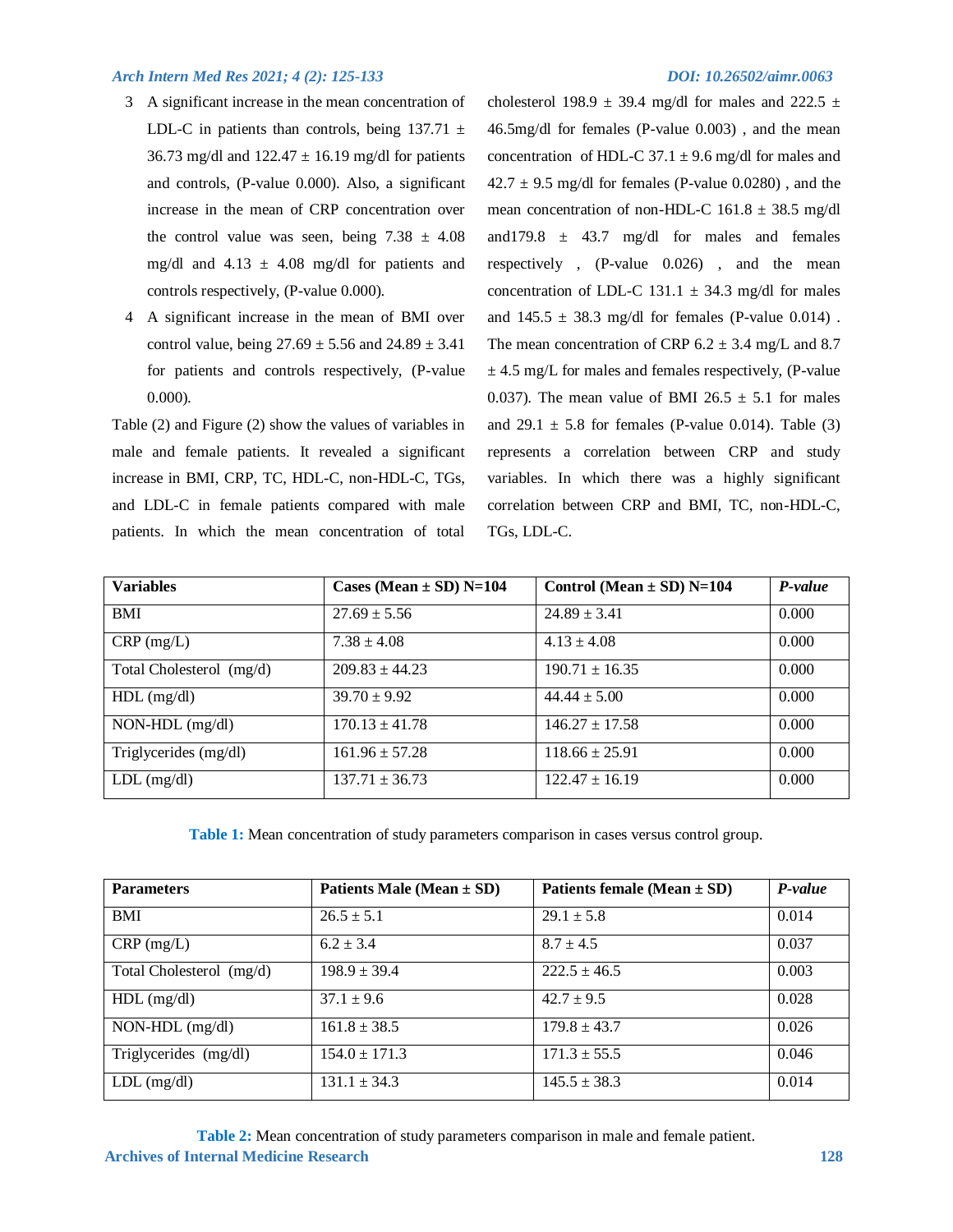|              | <b>P-value</b> |
|--------------|----------------|
| $0.377***$   | 0.000          |
| $0.331***$   | 0.001          |
| 0.06         | 0.548          |
| $0.336^{**}$ | 0.000          |
| $0.389$ **   | 0.000          |
| 0.260        | 0.008          |
|              |                |

\*\* Highly significance





**Figure 1:** Mean concentrations of CRP, TC, HDL-C, non-HDL-C, LDL-C, TGs, BMI in the patient versus control group.





Females group.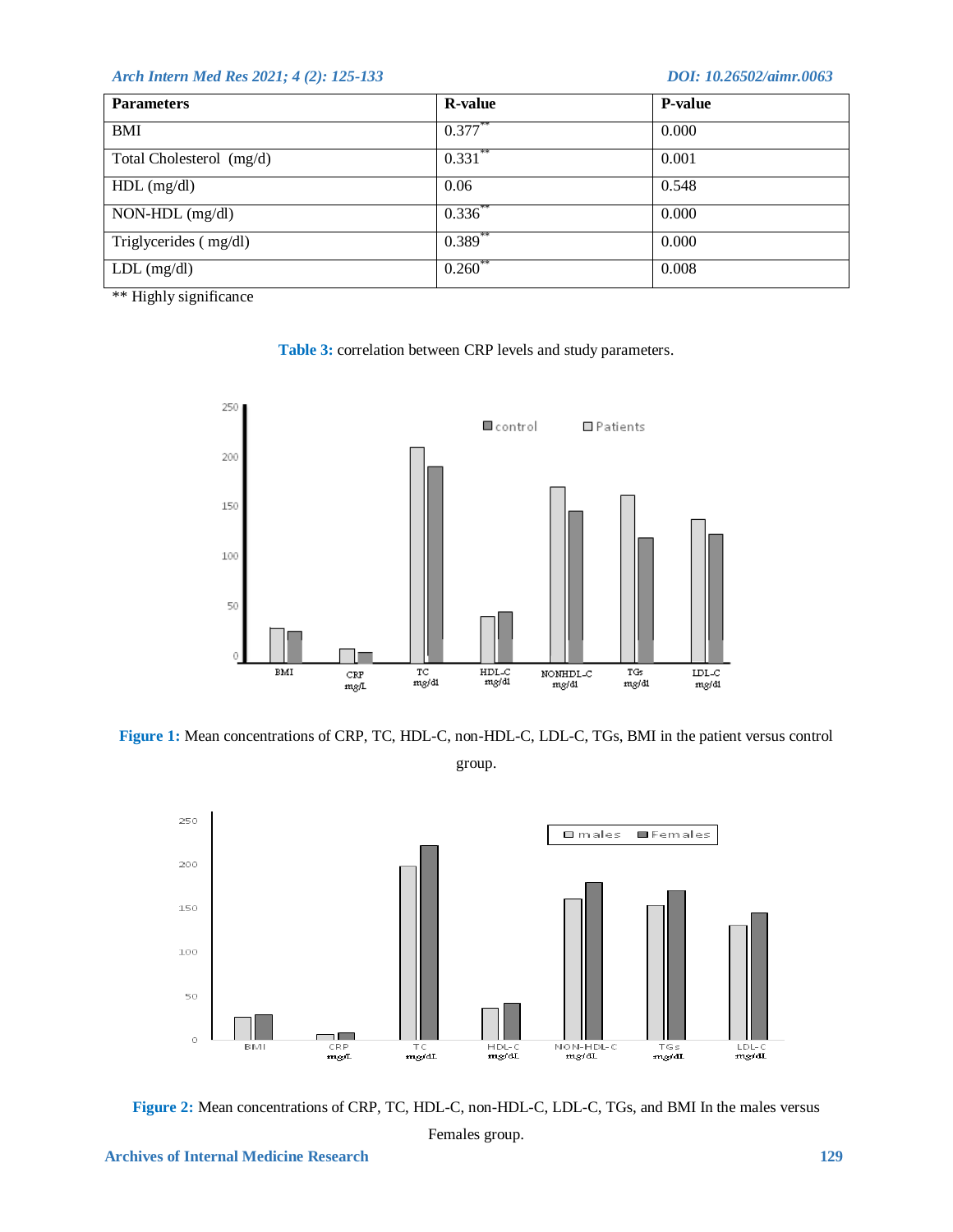and glucose [14]. In this study, a higher prevalence of

# **4. Discussion**

Diabetes is characterized by chronic hyperglycemia and disturbances of carbohydrate, lipid, and protein metabolism. Many studies have established that complications are mainly due to chronic hyperglycemia that exerts its effects through several mechanisms including dyslipidemia, platelet activation, and altered endothelial metabolism [11]. Deregulated lipid metabolism in type2 diabetes mellitus has been reported in many studies. Elevated mean total cholesterol, triglycerides, LDL-C, and lower HDL-C levels have been described in diabetes when compared with healthy non-diabetics [12]**,** which is in line with our findings which is showed significantly higher mean serum levels of total cholesterol, triglycerides, LDL-C, and lower HDL-C in T2DM patients when compared with nondiabetics group. In diabetes, many factors may affect blood lipids levels because of the interrelationship between carbohydrate and lipid metabolism. Therefore, any disorder in carbohydrate metabolism leads to a disorder in lipid metabolism and vice versa. However, several studies showed that insulin affects the liver lipoproteins production and regulates the enzymatic activity of lipoprotein lipase and cholesterol ester transport protein, which is causes dyslipidemia in diabetes mellitus. Moreover, insulin deficiency may reduce the activity of hepatic lipase and several steps in the production of biologically active lipoprotein lipase [13].

Hypertriglyceridemia usually accompanies decreased HDL-C, which is also a prominent feature of plasma lipid abnormalities seen in an individual with diabetes. The possible mechanism responsible for hypertriglyceridemia may be due to increased hepatic secretion of very-low-density lipoprotein(VLDL) and delayed clearance of triglyceride-rich lipoproteins, which predominantly due to increased levels of substrate for triglycerides production, free fatty acids, obesity and overweight were observed in the diabetic group. This high prevalence supports the link between T2DM and obesity and had been reported to be a common finding in diabetic patients [15]**.** It has been well known that glucose disposal by lean body mass is markedly reduced and glucose metabolism was impaired in obese adults, while plasma concentration of non-esterified fatty acids and blood glycerol were high due to insulin resistance. Our finding of raised CRP in Sudanese withT2DM is consistent with studies in other populations [10, 16]. High CRP, dyslipidemia and LDL-C are reported to be the main risk factors for the chronic complications of T2DM. Prevalence of obesity and overweight in our study, together with elevation of triglycerides and CRP, suggests the coexistence of dysregulated lipids metabolism and inflammation in diabetes patients. Obesity in diabetic patients affects the CRP levels probably through hormonal changes linked to obesity. The high serum CRP concentration in diabetes reported in this study and by other authors could be due to an increase in adipose tissue mass that enhances cytokines production by adipocytes, cytokines production is known to stimulate the hepatic synthesis of CRP [17]. In this study, following other studies [18, 19] we observed a significant correlation between BMI and serum concentration of CRP in T2DM patients. It has been suggested that obesity and hyperglycemia induce oxidative stress [20]**,** which results in the generation of free radicals in diabetic patients that could cause damage to the cell membrane and hence are associated with elevation of CRP a mediator of inflammation. Therefore, the effect of obesity and hyperglycemia could underline the elevation of creactive protein.

In this study lipid profile, BMI and CRP were higher in women compared with aging men. However, adverse changes induced by T2DM in HDL-C, LDL-C are more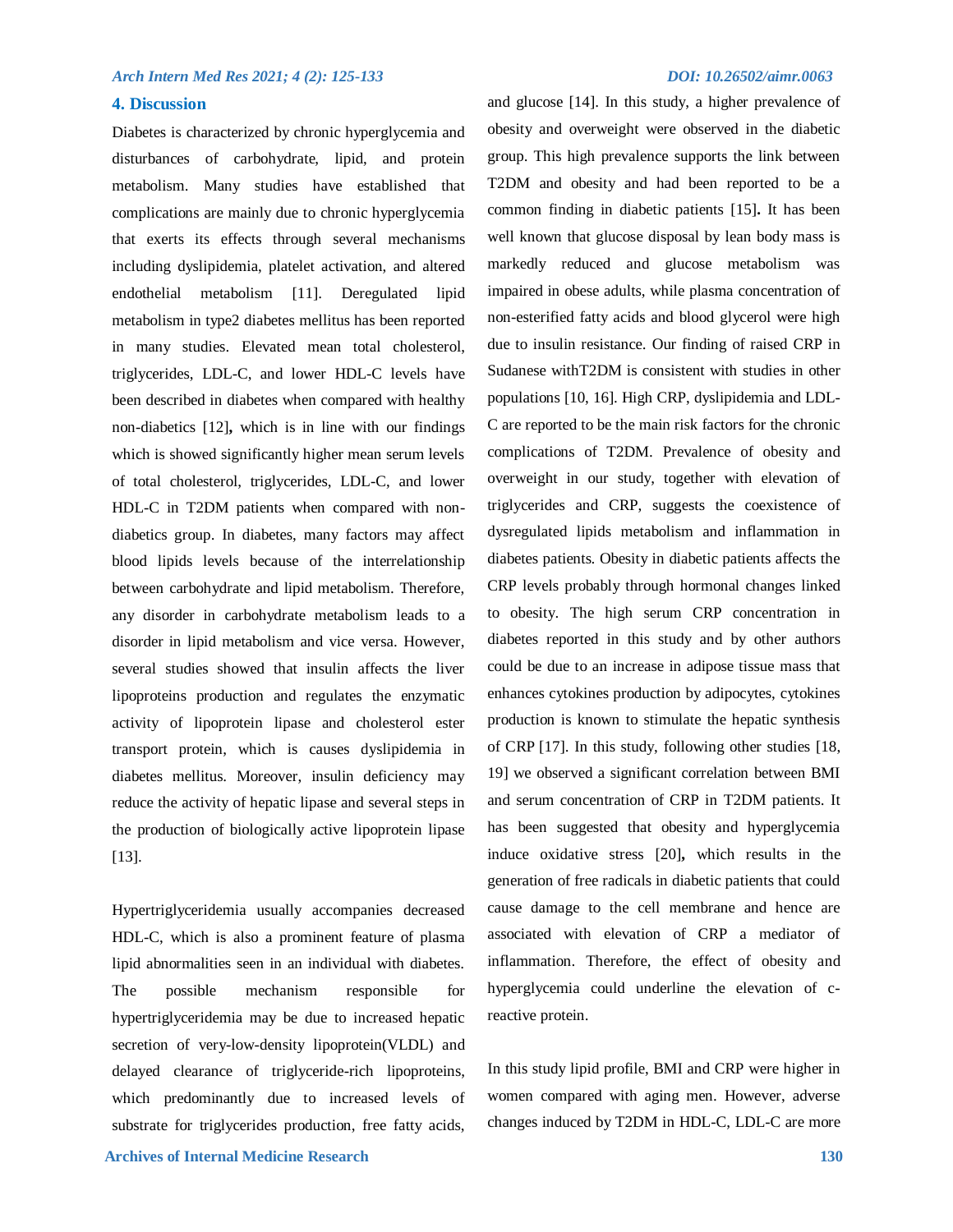pronounced in women than men. In a recent study [21]**,** significantly higher levels of total cholesterol and LDL-C were observed in female diabetics when compared with their male counterparts. These observations agree with earlier studies [22]. Several clinical studies suggested that their metabolic interaction between insulin and female sex hormones, for example, the low levels of female sex steroids associated with menopause are related to a decline in whole-body insulin-mediated glucose uptake. However, the exact cellular mechanisms behind this state of insulin resistance and the role of low female sex steroids are not fully understood [23]. Therefore, the decline in ovarian steroid function could result in alteration in circulating insulin levels and/or insulin receptor sensitivity. These disturbances of glucose homeostasis after ovariectomy were associated with serious derangement in lipid profile as indicated by a significant increase in serum total cholesterol, triglycerides, and LDL-C. An earlier study [24] demonstrated that, at a younger age, the relative risk of hypercholesterolemia is lower in women compared with men. During menopause total cholesterol and LDL-C levels rise by 10 and 14% respectively. Above 60 years of age, mean LDL-C is higher in women compared with men. At all ages, HDL-C levels are 0.26 to 0.36mmol/L higher in women compared with aging men. A recent study [25] reported that central obesity with an increase in visceral fats occurs more frequently after menopause, with a higher presence of comorbid risk factors and components of metabolic syndrome in women compared with aging men. However, abdominal visceral adipocytes produce systemic IL-6, IL-1, and TNF- $\alpha$ . Consequently, adipose tissue could play important role in the regulation of circulating CRP levels via interleukin-6 (IL-6) production. This study has a range of limitations it is a relatively small sample size. The clinical evidence such as HBA-1C and liver enzymes particularly ALT and AST levels were not assessed in our participants.

# **5. Conclusion**

In this study T2DM induced hyperlipidemia such as hypercholesterolemia, hypertriglyceridemia, elevated LDL-C, and decreased HDL-C. Also, higher serum levels of CRP and its combination with obesity and overweight were significantly associated with an incident of T2DM. The study has shown that mean lipid profile components, obesity, overweight, and CRP were significantly higher in female diabetes when compared with their male counterparts. However, the prevalence of obesity and overweight in our study, together with elevation of lipid profile components and CRP, concludes the coexistence of dysregulated lipids metabolism, overweight, obesity, and inflammation in diabetes patients. Further research in a large study population of type2 diabetics is needed to test our findings.

# **Acknowledgment**

We would like to thank the staff members of the Department of Biochemistry, College of Veterinary medicine, the University of Bahri for their support during the study.

# **Conflict of Interest**

Authors declare they have no competing interest.

# **Funding**

This work did not receive any fund.

## **References**

- 1. Inada H, Li Q, Bachani A, et al. Forecasting global road traffic injury mortality for 2030. Inj Prev 26 (2020): 339-343.
- 2. Brugos-Larumbe A, Aldaz-Herce P, Guillen-Grima F, et al. Assessing variability in compliance with recommendations given by the International Diabetes Federation (IDF) for patients with type 2 diabetes in primary care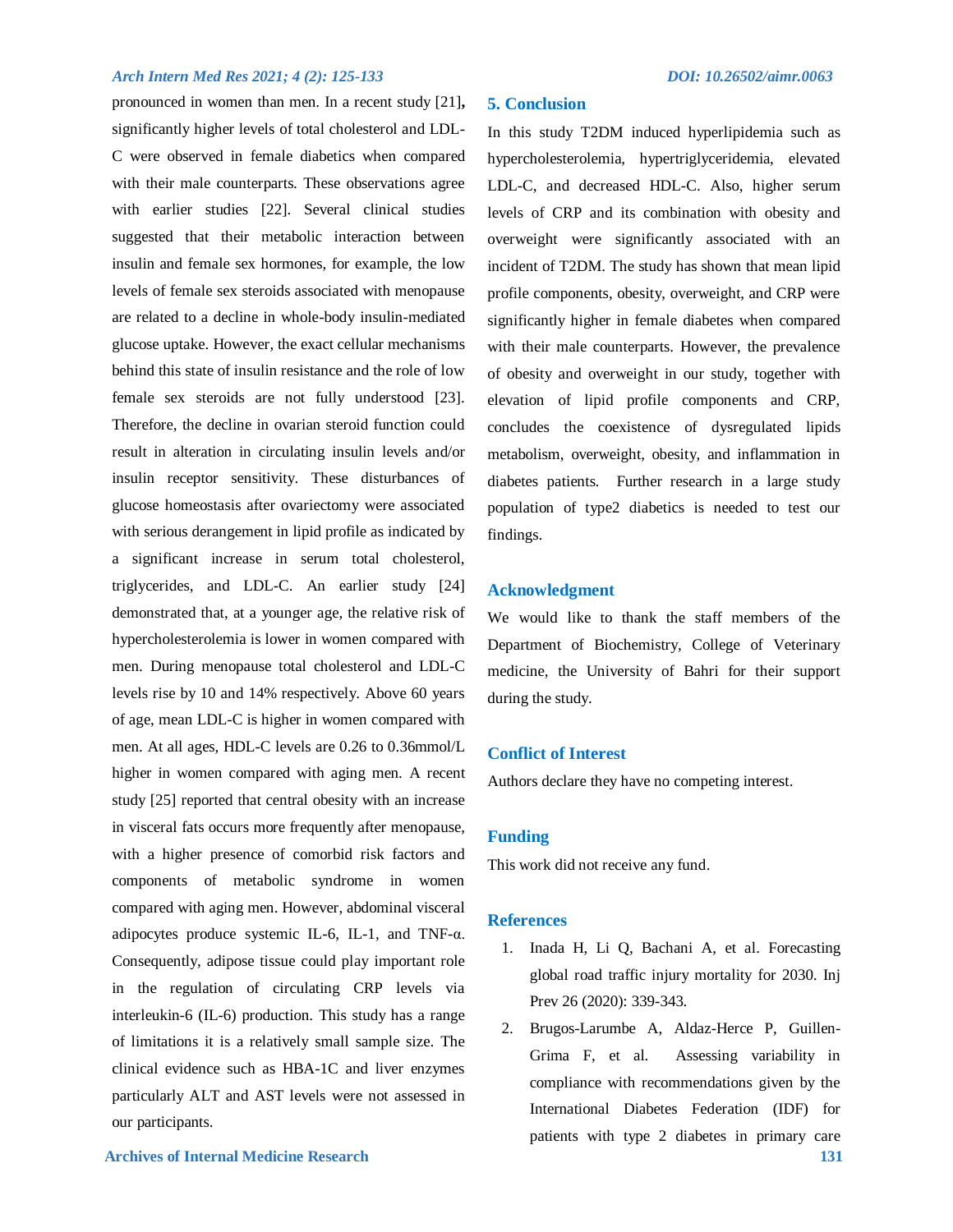using electronic records. The APNA study. Prim Care Diabetes 12 (2018): 34-44.

- 3. Bertoni AG, Burke GL, Owusu JA, et al. Inflammation and the incidence of type 2 diabetes: The Multi-Ethnic Study of Atherosclerosis (MESA). Diabetes Care 33 (2010): 804-810.
- 4. Su SC, Pei D, Hsieh CH, et al. Circulating proinflammatory cytokines and adiponectin in young men with type 2 diabetes. Acta Diabetol 48 (2011): 113-119.
- 5. Naser W, Adam I, Rayis DA, et al. Serum magnesium and high-sensitivity C-reactive protein as a predictor for gestational diabetes mellitus in Sudanese pregnant women. BMC Pregnancy Childbirth 19 (2019): 1-5.
- 6. Kanmani S, Kwon M, Shin MK, et al. Association of C-Reactive Protein with Risk of Developing Type 2 Diabetes Mellitus, and Role of Obesity and Hypertension: A Large Population-Based Korean Cohort Study. Sci Rep 9 (2019): 1-8.
- 7. Made Junior Rina Artha I, Bhargah A, Dharmawan NK, et al. High level of individual lipid profile and lipid ratio as a predictive marker of poor glycemic control in type-2 diabetes mellitus. Vasc Health Risk Manag 15 (2019): 149-157.
- 8. Elnasri HA, Ahmed AM. Patterns of lipid changes among type 2 diabetes patients in Sudan. East Mediterr Heal J 14 (2008): 314-324
- 9. Ozder A. Lipid profile abnormalities seen in T2DM patients in primary healthcare in Turkey: A cross-sectional study. Lipids Health Dis 13 (2014): 1-6.
- 10. Dongway AC, Faggad AS, Zaki HY, et al. Creactive protein is associated with low-density lipoprotein cholesterol and obesity in type 2 diabetic Sudanese. Diabetes, Metab Syndr Obes

Targets Ther 8 (2015): 427-435.

- 11. Taskinen MR. Diabetic dyslipidaemia: From basic research to clinical practice. Diabetologia 46 (2003): 733-749.
- 12. Yadav NK, Thanpari C, Shrewastwa MK, et al. Comparison of lipid profile in type-2 obese diabetics and obese non-diabetic individuals. A hospital based study from Western Nepal. Kathmandu Univ Med J 10 (2012): 44-47.
- 13. Sunil B, Ashraf AP. Dyslipidemia in Pediatric Type 2 Diabetes Mellitus. Curr Diab Rep 20 (2020): 1-9.
- 14. Basu D, Bornfeldt KE. Hypertriglyceridemia and Atherosclerosis: Using Human Research to Guide Mechanistic Studies in Animal Models. Front Endocrinol (Lausanne) 11 (2020): 1-19.
- 15. Bays HE, Chapman RH, Grandy S. The relationship of body mass index to diabetes mellitus, hypertension and dyslipidaemia: Comparison of data from two national surveys. Int J Clin Pract 61 (2007): 737-747.
- 16. Wen J, Liang Y, Wang F, et al. C-reactive protein, gamma-glutamyltransferase and type 2 diabetes in a Chinese population. Clin Chim Acta 411 (2010): 198-203.
- 17. Sabanayagam C, Shankar A, Lim SC, et al. Serum C-reactive protein level and prediabetes in two Asian populations. Diabetologia 54 (2011): 767-775.
- 18. Barchetta I, Cimini FA, Ciccarelli G, et al. Sick fat: the good and the bad of old and new circulating markers of adipose tissue inflammation. J Endocrinol Invest 42 (2019): 1257-1272.
- 19. Bawadi H, Katkhouda R, Tayyem R, et al. Abdominal fat is directly associated with inflammation in persons with type-2 diabetes regardless of glycemic control - a jordanian study. Diabetes, Metab Syndr Obes Targets Ther